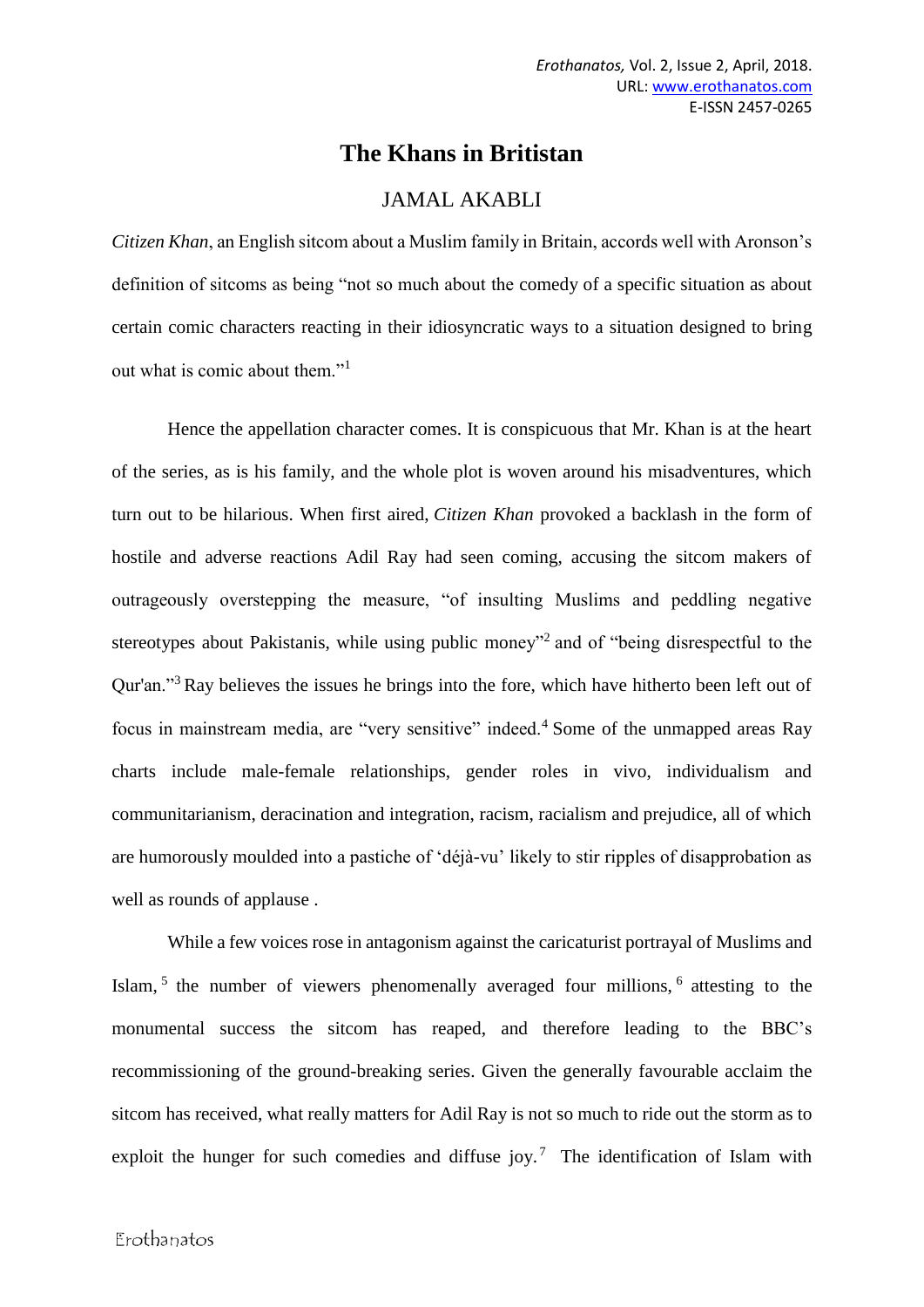Fascism, of Muslims with terrorists, as well as tidal waves of violence sweeping the Islamic world have all had their sway on the director, prodding him on to write back a "counternarrative" sprinkled with humour to counter the vilification of Muslims,<sup>8</sup> a tale whose strands I will try to unravel.

#### **From Alterity to Subalternity**

"All men who feel displaced racially, culturally, and/or because of economic hardships will turn on those whom they feel they can order and humiliate, usually women."<sup>9</sup>

One of the few things Orientalists and Islamists agree on highlighting is "what distinguishes Islam from the West, presenting it and its adherents, as the 'Other'",<sup>10</sup> all the while forgetting that within Islam as well as in the West there are as many others as there is oppression, and treating them as a bundle is next to condemning those *othered* others within these communities. In (mis)taking subalternity for a collectivity, one forgets the "heterogeneous, gendered, classed, cultured" others.<sup>11</sup> To dichotomise the fight over power as consisting of us-vs-them the way Said does only fortifies the hegemonic discourse of "European superiority over Oriental backwardness",  $^{12}$  and loses us sight of the power struggle "between dominant and subordinate groups" <sup>13</sup> within these very minorities said to be inferior/infirm. While many a Muslim would speak out against the victimisation of Muslims in the West, few voices would be raised in defense of the fair sex. Muslim women, more than anyone else, are prone to being pictured as docile, meek and lacking in agency, which underscores their confinement, communicating the falsified "impression that the subordination of women is somehow a specifically Muslim characteristic". <sup>14</sup> Their compliance and subservience should be viewed as part of the very patriarchal system that produces such divisions and not as inherent in the religion. Far from being an intrinsically Muslim doctrine, subjugation is a male-driven complex – Khan-driven in our case, an outcome of the inbred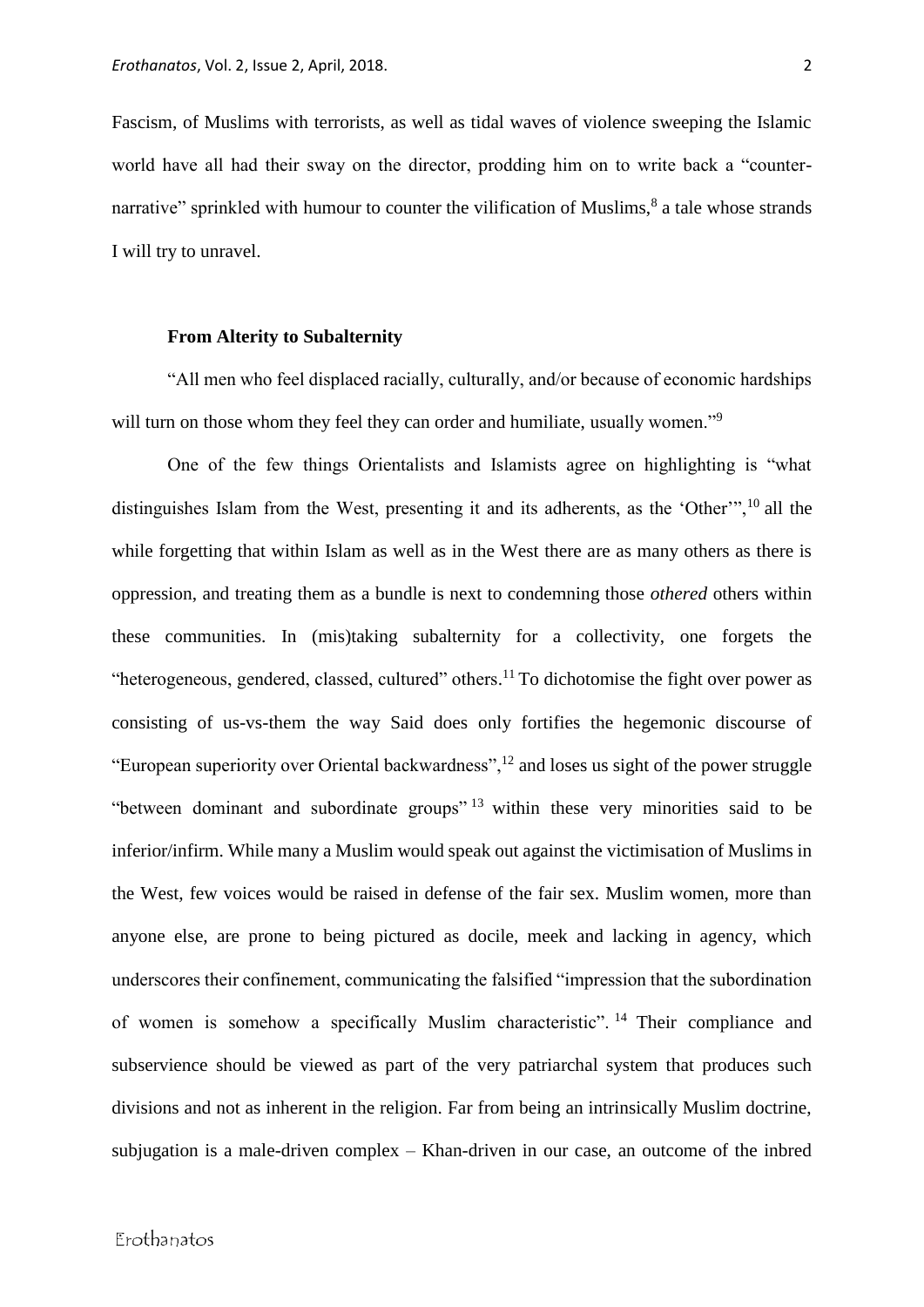sense of community life where women are relegated to the-behind-the-scenes, being acted upon rather than acting. Mr. Khan "is made to feel stronger, larger, more intelligent, when paired with a relatively smaller, weaker, dependent woman", <sup>15</sup> his wife. This same feeling of selfworth permeates Mr. Khan when in the company of his would-be son-in-law, Amjad.

This long-standing legacy is perpetuated from father to son so that even when women are married off, their custody and guardianship is entrusted to their husbands in an ever-lasting vicious cycle. This being said, Amjad hardly looks like the sort of man who can dominate Shazia. The more we get to know Amjad, the more certain we grow that this is a man who did not propose for Shazia's hand. He is a child in a man's skin. As soon as his mother comes on stage, the mystery is solved once and for all. It is perspicuous that arrangements have been agreed upon by Mrs. Malek and Mrs. Khan to marry their son and daughter off. However, Shazia's and Amjad's marriage does not fall in its entirety within this category of prearranged marriages as appears from the love the two nurse for each other. Amjad cannot take his eyes off Shazia, and the same is true for Shazia. If there is anything Mr. Khan resents more than squandering shillings, it is the sight of Amjad courting and wooing his daughter. The father seizes every opportunity that presents itself and uses all the energy he can muster to spoil their apparent synergy. It is mothers-in-law who usually hold a grudge against their in-laws, but Mrs. Khan comes across as loving and supportive, while it is Mr. Khan who pokes his nose into the private affairs of the would-be husband and wife. This unsettling reversal of roles is a pattern the director uses to upset and beset the audience in order to prod them on to question the obvious.

In episode 4, Shazia suggests auditioning for the vacancy at the mosque, but Mr. Khan excludes her because only a man can call for prayers. She suggests naming Amjad for the job, but her father still insists that he will only take a man.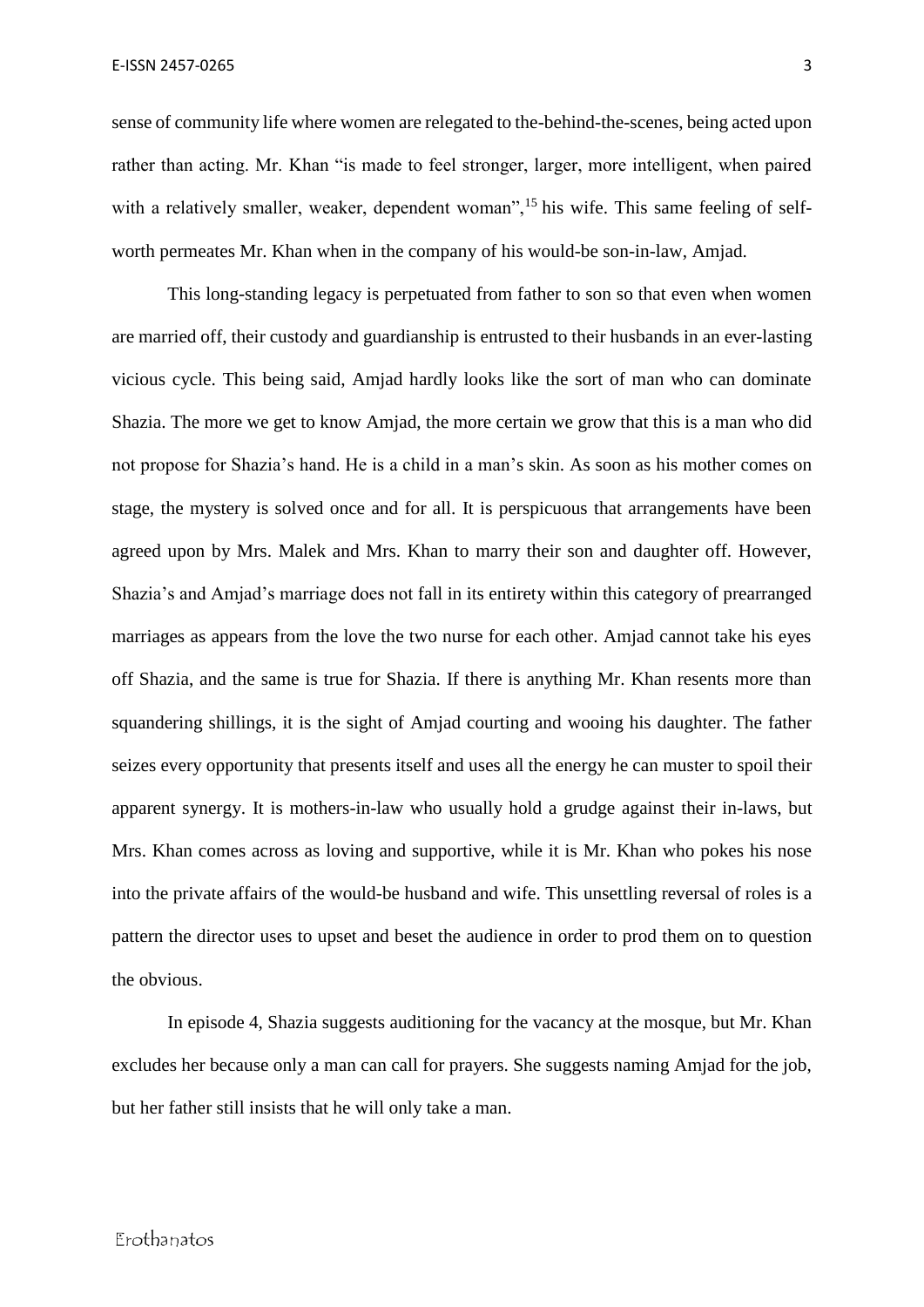In the same episode, Mr. Khan is starving to death and cannot wait to have dinner served out, but Mrs. Khan has made a special treat just for Amjad and so he will have to wait. Discontented, Mr. Khan reminds her of his position as the head of the house, but as a matter of fact it is Mrs. Khan who pulls the strings without much ado. Mr. Khan is no more than a puppet often ordered about by his wife. Mrs. Khan is so proud of Amjad's success that her husband's jealousy surfaces. Everyone in the family but Mr. Khan trusts Amjad, the King of Sparkhill, will go and get the promotion for the simple reason that he is the only interviewee. There ensues a squabble over chairs between Mr. Khan and Amjad. Mrs. Khan seats Amjad on Mr. Khan's chair and stabs the already jealous Khan with her remark that he is "not the only man in the house". Now that Amjad has almost become one of the Khans, Mr. Khan is stripped of his privilege as the only voice that crows loud in the house. Feeling threatened, Mr. Khan turns the mealtimes into battles for hegemony. Whatever Mrs. Khan serves Amjad, Mr. Khan wants his share of it. Mr. Khan so hates the ease with which Amjad munches the hot chillies that he can only manage a handful before gulping down a jug of water to extinguish the fire burning inside of him, that of the chillies and that of his jealousy. So jealous is Mr. Khan that he does all he can to come between Amjad and his promotion. Not only does Mr. Khan's plotting cost Amjad his job, but he also incurs his wife's wrath. But no sooner does he disastrously mess up than he miraculously patches things up. Thanks to Mr. Khan or, perhaps I should say, Mrs. Khan, Amjad got his job back and his promotion. Mr. Khan promised free advertising to the company Amjad works for if they took him back. It is not for nothing that Mr. Khan has turned himself into the laughing-stock of the community so Amjad could get back his position. It was Mrs. Khan's way of addressing him that made him do all he could to sort it out.

Episode 5: Having made the point that nothing comes between him and cricket, Mr. Khan finds himself in a pretty delicate situation. Much to his shame, he is forced out of the house in the presence of Amjad so his wife can host a group of women come to extend their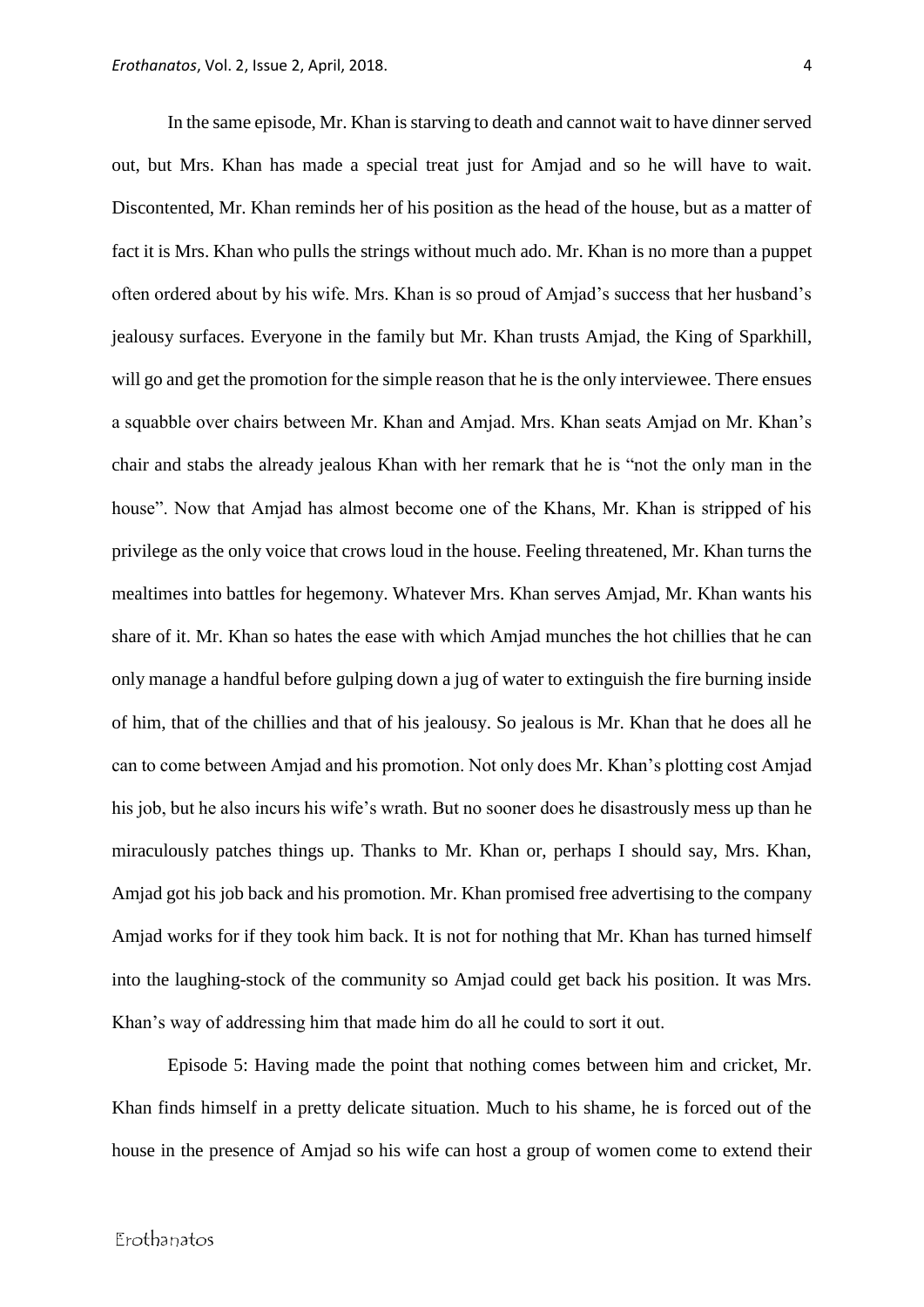condolences to Mrs. Shafik on the death of her husband. Mrs. Khan, the 'man' of the house, wants him out by 5:30, but, reluctant and petulant in the manner of a child, Mr. Khan decides he will only leave at 5:45, which hardly makes a difference. To watch Mr. Khan play the man only to be slanted by his wife is sure to give rise to merry outbursts of laughter. In the presence of others, Mr. Khan pretends to be in charge, but in the privacy of the house, a privacy to which the privileged viewer has access, the reverse is true. This incongruity is at the origin of much of the laughter the series induces. However, his pretensions soon come to a halt with Alia wanting to go out. At first, Mr. Khan refuses to let her do as she wishes because he is the man. Alia notices him carrying the TV out of the parlour and threatens to tell her Mum. Mr. Khan, the king in the castle, is thus blackmailed and agrees to let her stay out late provided she does not say anything to her mother. On the question of difference between the English and Pakistanis, Mr. Khan brags out loud that it is men who pull the strings, "the kings of the castle" as he puts it. He belittles English men for doing things the way their wives dictate, and takes great pride in listening to no one but his voice, but we know better and laugh heartily as a result.

Having let Shazia down, Amjad absolutely wants to apologise for his misbehavior. Mr. Khan pedantically instructs Amjad that "sometimes women say they want to be in charge, but really they like us to be in charge", which makes them feel "all safe and comfortable". Mr. Khan hardly inspires safety and comfort, and so neither his wife nor his daughters can really look up to him.

The last episode of season one reconfirms the view that Mr. Khan is no ruler in his house although he pretends the contrary. Everyone pleads with Mr. Khan to turn the heating on, but he adamantly refuses because he is the one who pays the bills. Mrs. Khan requests him to do as he was told, but he decides to keep it off. Mrs. Khan then takes the matter into her own hands and turns it on. Beaten on his turf, Mr. Khan agrees just this once, as he always does, because today coincides with their wedding anniversary.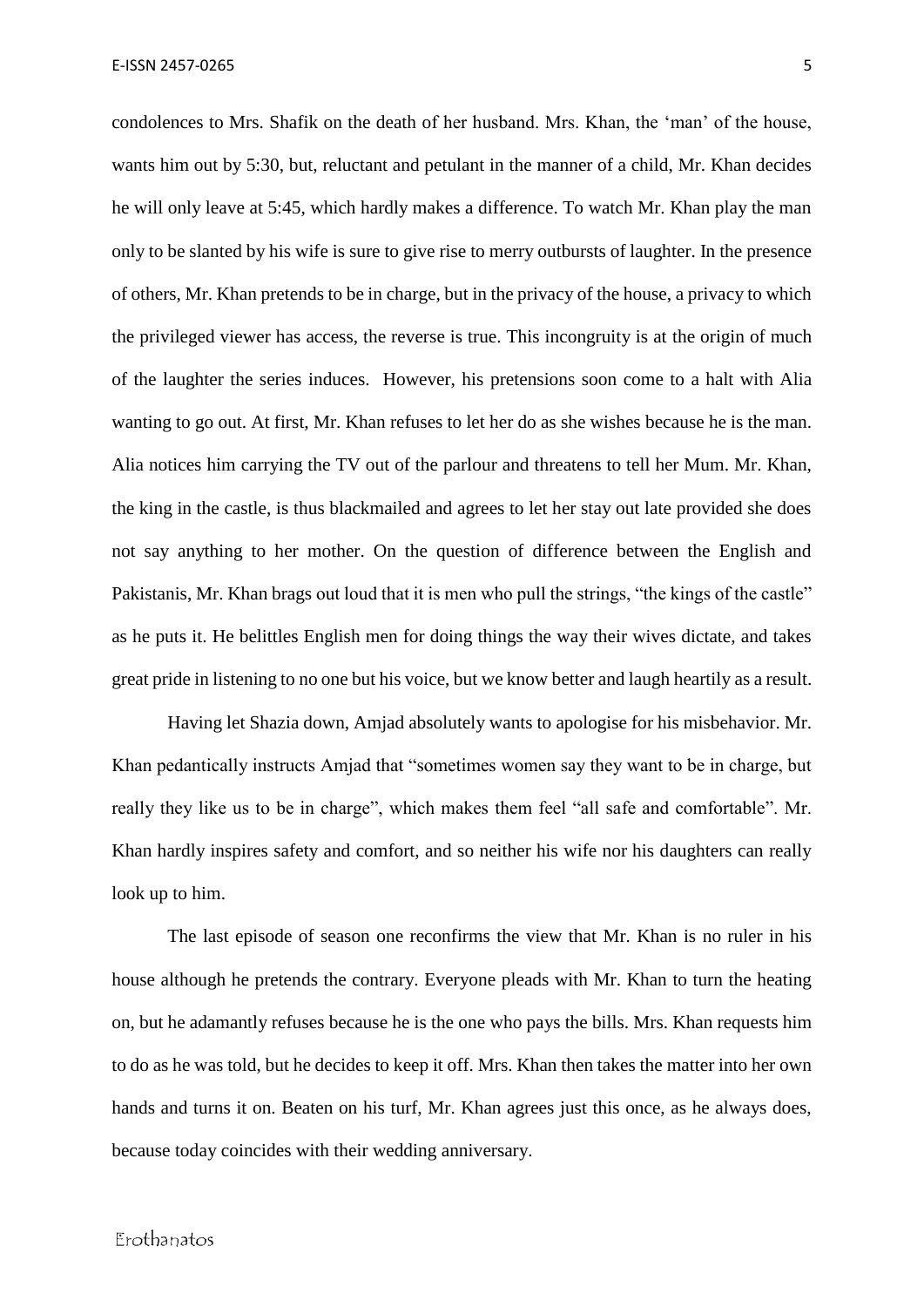In a conflict of interests, Mr. Khan wants to invite no one but Mr. Javed, a successful Pakistani businessman, to Shazia's wedding, but his wife insists on sending the invitation to the Parvezes, their old neighbours. In his usual tone, Mr. Khan asserts that he is the man of the house; he is the one who pays for everything, and so he should invite whoever he pleases. For a while, we watch dumbstruck/flabbergasted as the hen-pecked husband, who takes himself for a man, revolts only to recede before the all-domineering presence of his wife. His refusal is a mere acquiescence in disguise. He will not buy the stamp, but he will send the letter from the mosque, free of charge. This incongruity between what Mr. Khan says and what he does shows him to be flawed and human, something audiences will enjoy watching as the bully gets bullied.

In an unexpected gesture, Mr. Khan finds himself handing the invitation to Mr. Javed instead of posting it as he promised he would. Dave, who knows Mrs. Khan will not appreciate this move, teases Mr. Khan, but Mr. Khan sermonises about how it is men who are in charge in Pakistani couples. In a rejoinder that exposes him as a fraud, Mr. Khan admonishes him not to tell her because for one she will not cope with it, and second she will have him sleep on the sofa downstairs.

Mrs. Khan inquires about whether or not her husband has sent out the invitation, Mr. Khan vacillates, but when cornered he lies to his wife in the House of God. To atone for his sin, he sins further by making up a story that soon spreads about an inexistent love affair, a thing as he calls it, between his daughter and Imran, the boy "with the funny eye". Mr. Khan would say anything to avert his wife's rage even to the detriment of his daughter's happiness. He blasphemes further and further by answering the phone in the mosque while others are busy praying. Amidst people praying within earshot, Mr. Khan once more tells everyone of his daughter's incestuous affair. The rumour spreads like fire over Sparkhill, and Mrs. Khan buys it and even pictures the perfect scenario of how it must have happened. She does not feel sorry for her daughter as much as she feels sorry for herself for not being able to show up her face at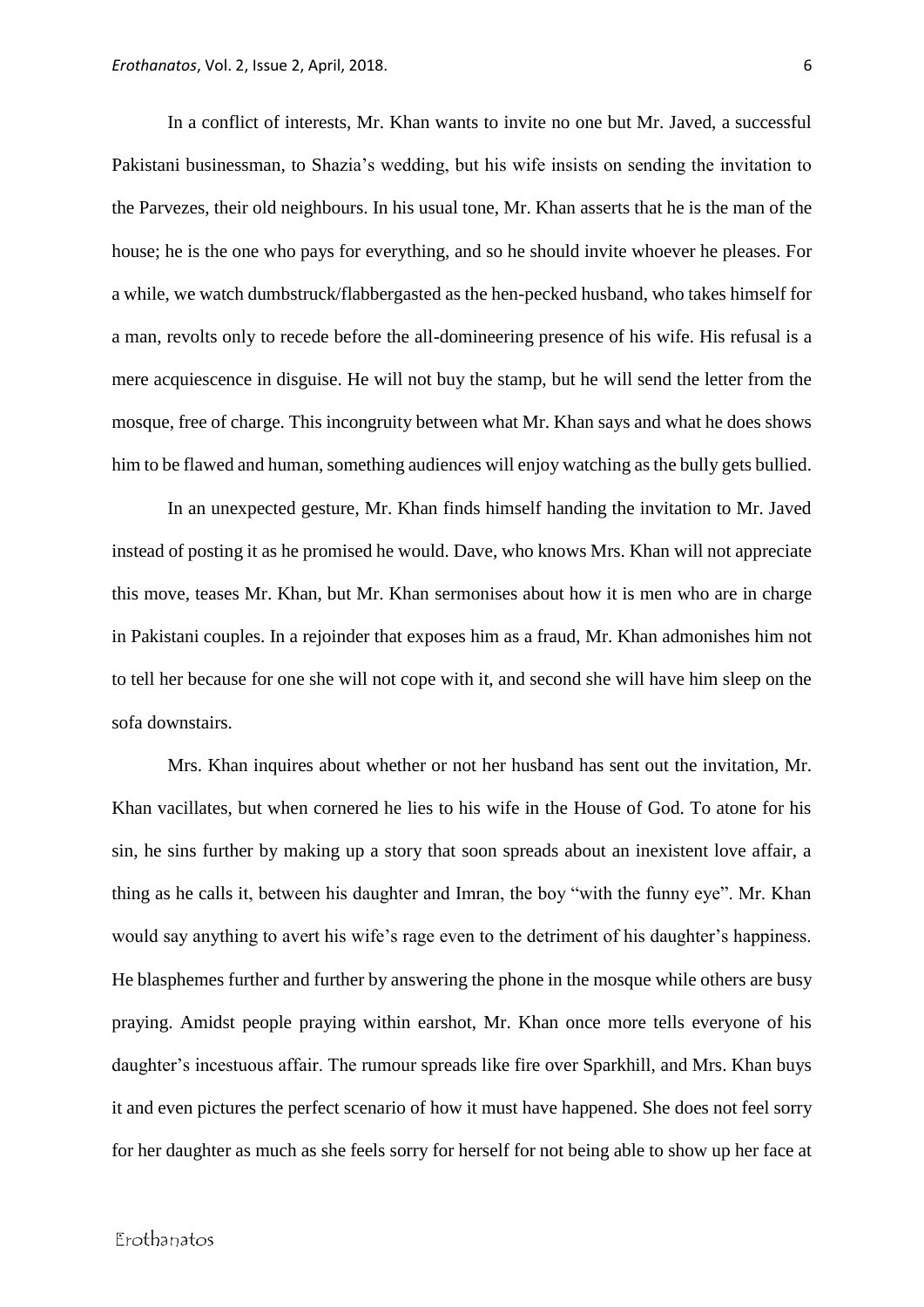the women's day group meeting. As soon as Mrs. Malik catches wind of the adulterous affair Shazia had with Imran, she pays the Khans an unwelcome visit. Mr. Khan has nothing to say to clear his daughter's name of accusations he has started, and that may ruin her forever. Instead of facing up to it, he runs like a chicken to the kitchen to get Mrs. Khan to deal with the situation.

In fine, it seems only right to fall back on Bhabha's words as regards "supremacy as a way of articulating conflict" which derives from "a very hierarchical and vertical reading of the representation and practice of power", one that revives "the binaries of subordinated/dominant, minority/ majority." <sup>16</sup> The storyline of *Citizen Khan* constructs a vision of a community<sup>17</sup> where nothing is to be taken for what it seems, not even power. Men, one concludes, can relax their grip on power only in private, but in public they hold on to it, exercise it and put it on display. This said, the presumption that men rule because they crow louder in the house is here forthwith disconfirmed, as are many of our misjudgments, yet in the public sphere it appears that women have a long way to tread before they can pretend to the same status men enjoy. Looking in retrospect at episode three, community members are no better than Mr. Khan in their treatment of women as second-hand citizens. As the meeting of the representatives of the community proceeds, we witness a lucid and lurid case whose protagonists or, perhaps I should say, antagonists are none other than the representatives of the 'Muslim' community. Not only do they childishly quarrel over chairs, but they also unanimously deny the women a much-needed minibus and bigger ladies' restrooms while they agree to squander the money on a giant screen where they can watch cricket. These community leaders narcissistically represent nobody's interests but their own, to the detriment of the women who trust they will. That women have been absented from this meeting confirms that community leadership is exclusively masculinist, $18$  and therefore women have to vie for more equality. The mosque, the house of God, becomes an enclosed space that shuts women out and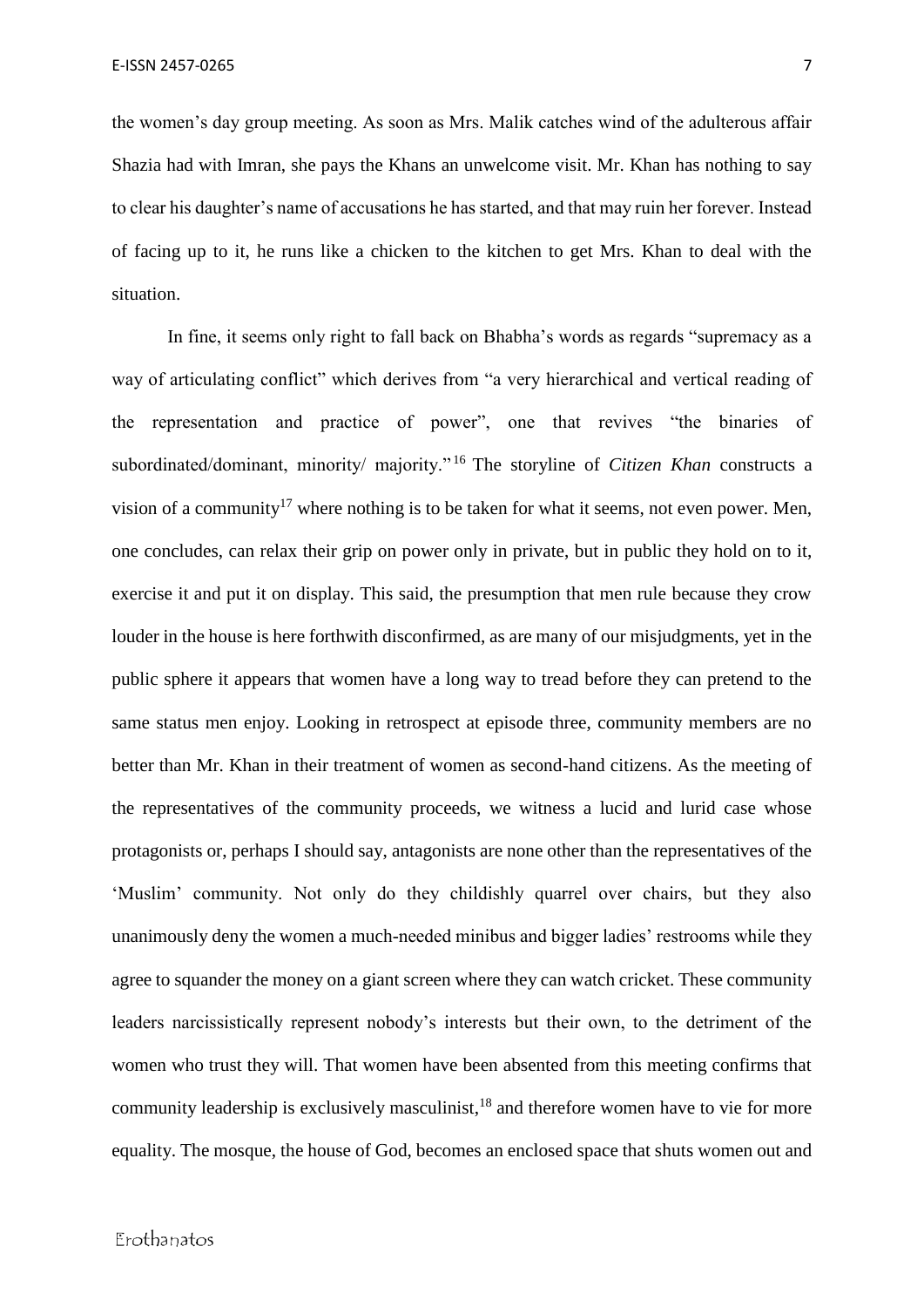the donations that should go to those in need are wasted over the community leaders' whims and caprices. Islam, like the women who are being used, is used as a pretext to assert male hegemony in domains where women are devoiced. This divisive and subversive gendering of roles only serves to cement the same old patriarchal rules and reinforce the position of men as the custodians and sole guardians of women. What is more is that the day group meetings the women keenly hold in their houses should be held in the mosque. Parity also requires no such curtain wall between the affairs of women and those of men, and hence the necessity of remapping the impermeable space of the mosque. The mosque ought to be envisioned as a public arena where both men and women engage in a fruitful debate. The sacred space of the mosque therefore "frequently employed to construct, control, discipline, confine, exclude and suppress gender…difference preserving traditional patriarchal…power structures."<sup>19</sup>

### **References**

<sup>3</sup> Tara Conlan, "Don't allow yourself to be offended". Retrieved from <http://www.theguardian.com/media/2013/sep/29/citizen-khan-adil-ray-sitcom> 4 Ibid.

1

<sup>1</sup> Linda Aronson, *Television Writing: The Ground Rules of Series, Serials and Sitcom*, p. 13. Australia: Australian Film Television and Radio School, 2000.

<sup>2</sup> Retrieved from [http://www.thenews.com.pk/Todays-News-2-129198-Watchdog-considers-probe-into-BBCs-](http://www.thenews.com.pk/Todays-News-2-129198-Watchdog-considers-probe-into-BBCs-Pakistan-comedy)[Pakistan-comedy](http://www.thenews.com.pk/Todays-News-2-129198-Watchdog-considers-probe-into-BBCs-Pakistan-comedy)

<sup>&</sup>lt;sup>5</sup> In his article "Last of the Dinosaurs" published in 2013 in the South Asian Journal of Popular Culture, vol. 11, issue I, Tahir Abbas speaks fervently against the institutionalisation of stereotypes and the misrepresentation of Muslims, which I have come to regard as an act of dismantling, cloaked to tickle, tease and appease our fear of our Muslim next-door neighbours. Some Muslims may have felt offended, but this should in a way suggest that that's the way the two million people living in Britain have felt. http://www.tandfonline.com/doi/full/10.1080/14746689.2013.765221#.VELTIbDz3QA

<sup>6</sup> Retrieved from [http://www.digitalspy.co.uk/tv/news/a402141/new-tricks-series-nine-launches-with-78](http://www.digitalspy.co.uk/tv/news/a402141/new-tricks-series-nine-launches-with-78-million.html#~p0pQ38Vm58p14U) [million.html#~p0pQ38Vm58p14U](http://www.digitalspy.co.uk/tv/news/a402141/new-tricks-series-nine-launches-with-78-million.html#~p0pQ38Vm58p14U)